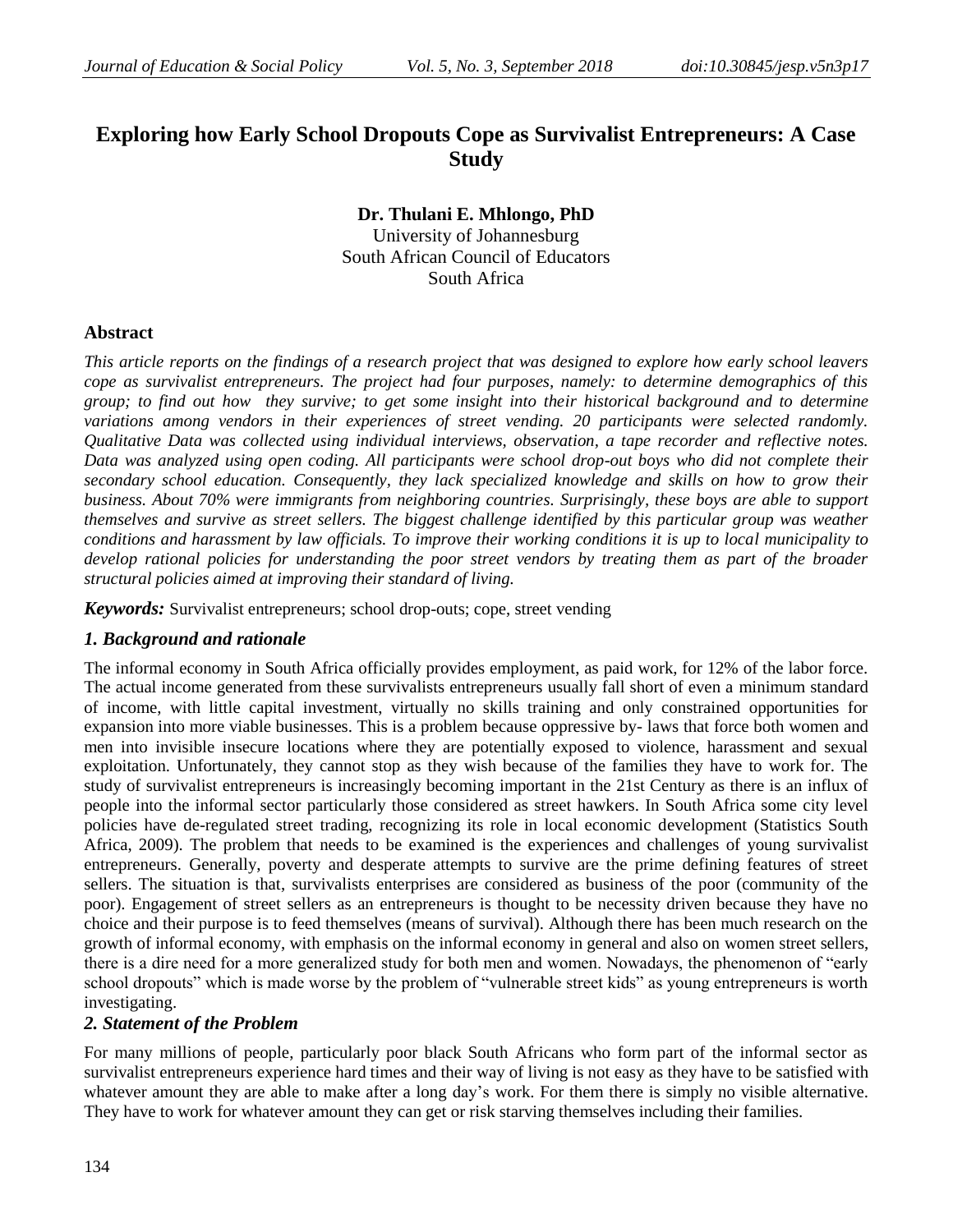Generally, Street trading is an income-generating activity where individuals sell their wares along street and sidewalks to passing pedestrians and motorists. Also referred to as hawking, street vendors are generally defined as informal traders who sell goods or services outside of any enclosed premise or covered workspace. Street vending provides employment and income to a significant percentage of people who make a contribution to urban life through providing goods and services and by generating employment (Muiruri, 2010: 1).

Street vending can be anything from a survival strategy to a desperate search for a subsistence income to petty capitalism (Street vendors are found in virtually all the major cities of the developing and developed worlds), or the diversification of big business to boost demand and achieve a higher turnover. The income distribution of street vendors is highly skewed, with a few making quite high incomes, comparable to those of successful storekeepers and a career professionals, and most making relatively low incomes, comparable to those of unskilled manual laborers (Bromely, 2000:3).

Most street operations, especially those managed by early school leavers, are much smaller than fixed stores or supermarkets in off-street locations, but a few are quite substantial, ranging from truck-borne mobile stores, to big fixed stalls and kiosks in strategies high demand locations. Bromley (2000: 4) indicates that when street vendors are heavily concentrated in a given street, that street market acquires many of the characteristics of market place, and it may be called a "street market". Nevertheless, most market trading takes place off-street, in public or privately-owned market buildings or marketplaces, or in a parking lots and other open off-street areas temporarily used for artisan fairs, flea markets, swap meets, farmers" markets and other commercial gatherings.

#### *3. Research questions*

The burning question is how early school leavers cope as survivalist entrepreneurs?

In order to answer this question the project had to pursue these sub-questions:

- What are the demographics of this particular group in terms of age, race, level of education and place of origin?
- How are they able to survive regarding means of living and living conditions?
- Regarding the historical background, do they have any capital to start a business or have they been employed before and how often have they been employed and have they ever had a stable job?
- What are the variations among young vendors in their experiences?

## *4. Purpose of the Article*

The purpose of this article is to report on the findings of an exploratory qualitative research project that was conducted to investigate how early school leavers around La Rouchelle, in Johannesburg South, cope as survivalist entrepreneurs.

In order to achieve this aim, the project had to pursue these sub- goals:

- To determine the demographics of this particular group in terms of age, race, level of education and place of origin;
- To find out how early school dropouts are able to survive regarding means of survival and living conditions;
- To get some insight regarding their employment history, and whether they ever had a stable job; and
- To determine variations among young vendors in their experiences of street vending.

## *5. Significance of the Report*

All members of the community (residents, the police, courts and correctional systems) who may be unaware of the seriousness of these experiences can benefit from this report. This will also help those survivalists who are not really aware of what their future chances are for exit or enhancement. Researchers will be enlightened about the fact that the influx of people into survivalist entrepreneurship is still a global problem and still needs further investigation at various levels.

The report will prompt state officials to do self-assessment to determine whether they have successfully played their role in poverty eradication through job creation, if not what else is there for them to do. The health problems caused by young street sellers to the urban space and the resultant conflicts with municipal authorities prompts government officials to take appropriate action in this regard (Asiedu & Agyei-Mensah, 2008: 191).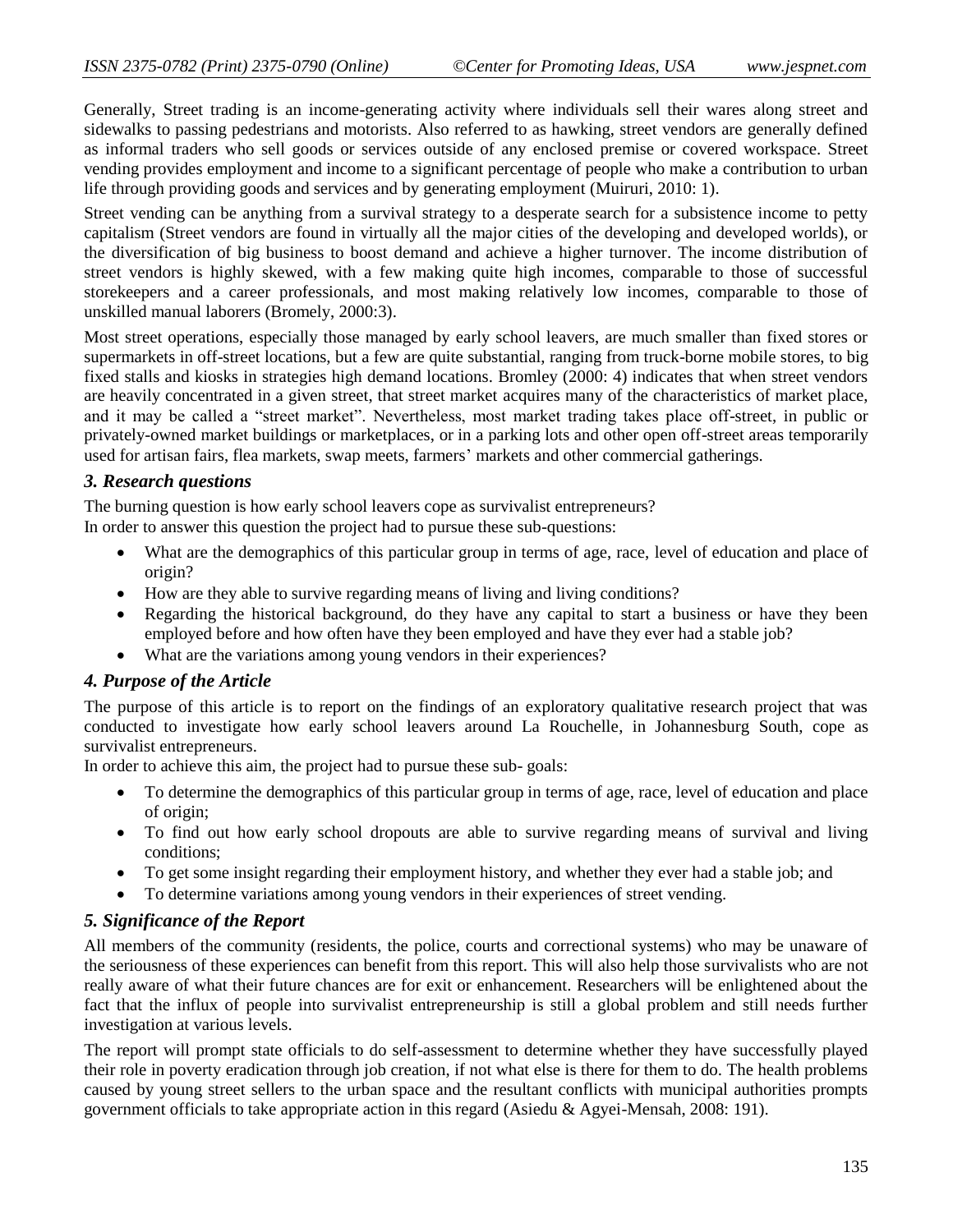## *6. Literature review*

Street vending can be anything from a survival strategy to a desperate search for a subsistence income to petty capitalism, or the diversification of big business to boost demand and achieve a higher turnover.

Most street operations are much smaller in scale than fixed stores or supermarkets in off-street locations, but a few are quite substantial, ranging from truck-borne mobile stores, to big fixed stalls and kiosks in strategic highdemand locations. The income distribution of street vendors is highly skewed, with a few making quite high incomes, comparable to those of successful storekeepers and career professionals, and most making relatively low incomes, comparable to those of unskilled manual labourers (Bromley, 2000: 3)

The researcher reasons that this phenomenon of street vending is pervasive across the globe especially in developing countries, as it provides an important source of earnings for the unemployed in urban areas as well as a source of relatively inexpensive goods and services for city residents. However, the urban poor street vendors face a common set of problems, which range from tenuous property rights and harassment from civic authorities to subsistence living and earning. Under this precarious setting, street enterprises have been dramatically expanding.

According to Brink, Cant and Ligthelm (2003:1) it is estimated that the failure rate of small, medium and micro enterprises is between 70% and 80% while millions of rand are being lost on business venture because of essentially avoidable mistakes and problems. It is argued that the ideas are good and the people behind them are competent, but "they do not have a clue of how to run a business" and have no underlying appreciation of business fundamentals. Other problems range from environmental to financial or managerial in nature; lack of appropriate business permits; violation of zoning codes; failure to report tax liability; non-compliance with labour regulations governing contracts and working conditions and/or the lack of legal guarantees in relations with suppliers and clients (Cross, 2000: 37). Some street vending takes advantage of public space and this is in fact where most of the struggle lies, it minimizes overhead costs of rent and utilities and it is ideally suited for informal growth, to the extent that it can withstand hostile attempts to over-regulate or eliminate it, either through evasion, negotiation, or conflict, thus these reasons give rise to different opinions/argument.

## *Argument in favor and against street vending*

There is no clear, simple and absolute way of determining which set of arguments is correct. Both sets are correct to some degree, and it is possible to mix the two sets, arguing that some types and locations of street vending are desirable while others are undesirable. The arguments for and against street vending have obvious class and ideological dimensions (Bromley, 2000: 10).Bromley (2000: 11) further elaborates that street vending can be portrayed as a vivid example of grass-roots entrepreneurship, individualism and the exercise of civil liberties, and the attempts to suppress, regulate or control street vending may be viewed as authoritarianism, statism, censorship, or the protection of oligopolies established by off-street traders.

Similarly, those who adopt a populist, democratic socialist perspective focusing heavily on the needs, rights and potentials of ordinary people, tend to advocate for street vending because of the income opportunities it provides. Many of the arguments against street vending are then dismissed as "blaming the victim" criticizing the poor when the socio-economic system is characterized by gross inequality and exploitation. Much of the research on the informal economy based on Valodia, Lebani and Skinner (2005: 26) has concentrated on explaining the growth of the informal economy. From an employment policy perspective there is an urgent need for research aimed at identifying areas for growth in informal employment including experiences of survivalist's entrepreneurs and the policies needed to realize this potential. The reality is that most of these people are illiterate and have no skills to fill any of the existing vacancies in South Africa.

## *Working Conditions*

According to Brink, Cant and Ligthmelm (2003:1) it is estimated that the failure rate of small, medium and micro enterprises between 70% and 80% while millions of rand are being lost on business venture because of essential avoidable mistakes and problems. Common problems include, among others, unsafe and polluted environmental conditions in which informal businesses take place; financial problems(they live from hand to mouth) and managerial problems(young entrepreneurs do not have a clue on how to run a business and in most instances they have no underlying appreciation of business fundamentals).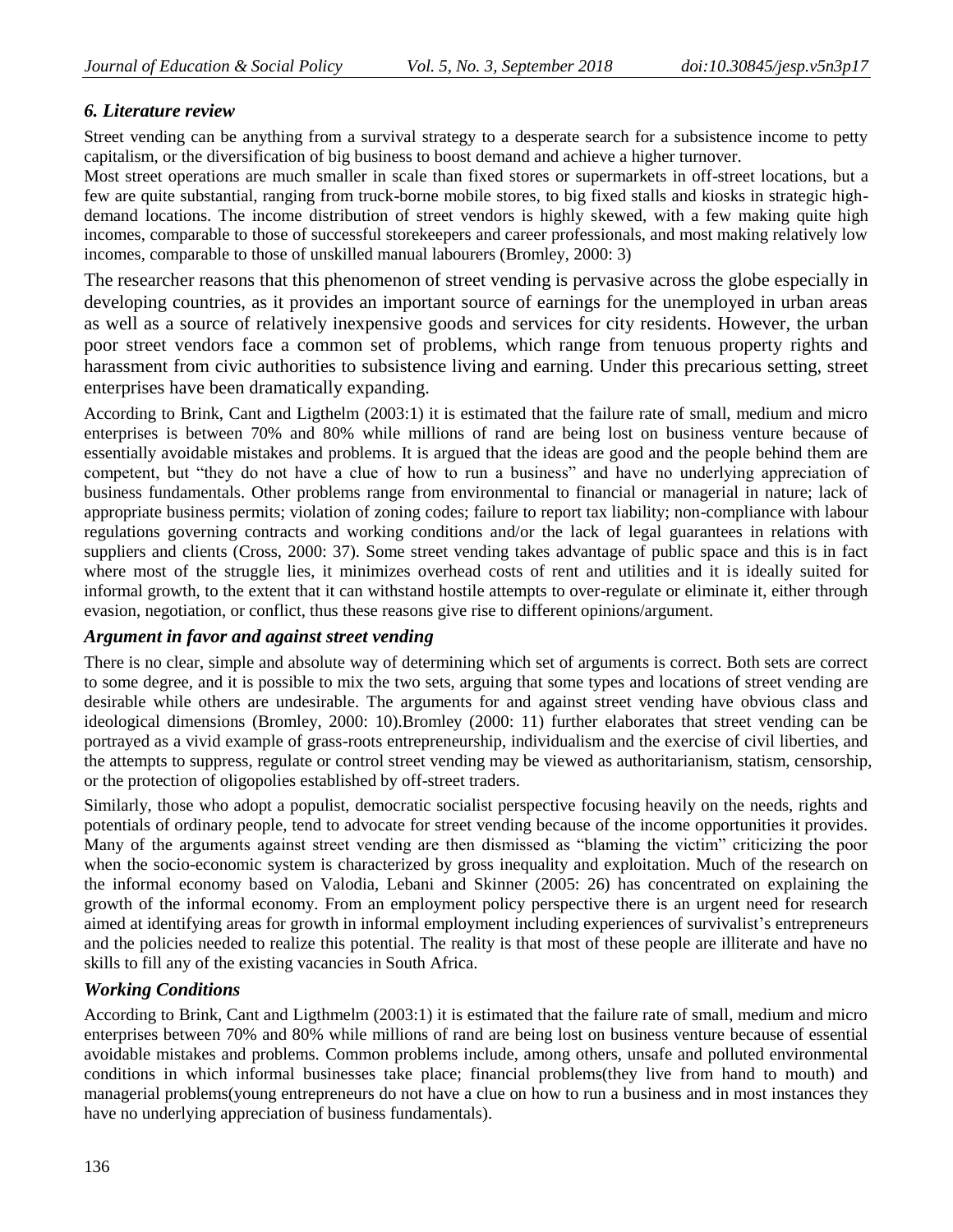Muiruri (2010: 10) estimated that in all countries where data is available, informal traders mainly street vendors represent a very high proportion (73% - 79%) of employment in trade and a significant share (50% -90%) of trade gross domestic product (Brink et al., 2003: 1). Because the conditions under which street vendors operate are often undesirable for both the preparation and the selling of porters, vegetables, fruits, bread, pastries, cooked food, modern and traditional medicines, including soap, cigarettes, pens, pencils, note books, clothing, razor blades, and knives and others, thus these vendors are faced with numerous difficulties.

Vending stalls are, for example, usually located outdoors, with or without roof cover, and situated in high pedestrian traffic areas (such as on pavements at taxi ranks, bus stations, train stations, building construction sites, school premises and hospitals). The majority of these vending sites furthermore lack basic infrastructure and services such as potable running water and waste disposal facilities, hand and dishwashing water is usually insufficient and often reused, sometimes without soap, waste water is discarded in the street and garbage often disposed of in the vicinity of the stall (Lues, Rasephei, Venter & Theron, 2006: 2). In the majority of cases street vending is an individually-owned business, vendors are not accountable to supervisors, so the reporting of illness is irrelevant. Assessment of the structures of the vending sites revealed 38% of them being regarded as "poor" (without any form of structure), 60% as "fair" (without some kind of informal structure) and only 2% as good (a permanent or semi-permanent structure) (Lues et al., 2006: 9). Street vendors are more exposed to environmental hazards and are predominantly from much weaker socio-economic backgrounds and yet cater to the general mass.

#### *Global perspective*

The history of street traders in Kenya dates back to many years. Until the early 1990s street trading was largely the main domain. However, this changed as more women have joined the trade, giving a new face by using a different approach where they station themselves at strategic points such as near supermarkets, restaurants, street and other outlets with large human traffic. These markets specialize with fresh vegetables and fruits and to maximize sales, the women conduct business from late afternoon when city residents leave their offices for the journey home (Muiruri, 2010:2). Street vendors` problems have slightly changed over time, yet their role in the economy is evolving with new products and expanding opportunities. They are gaining recognition as being important in urban development and they will not disappear any time soon. Street vendors are without any rights and are instead treated as nuisance. Despite the importance of the street vendors, their participation and obstacles they face are less understood and less recognized. This has resulted in lack of enabling policies, regulation and organization of the sector (Muiruri, 2010: 2). Insensitivity of urban policy makers in their perception of street trading as an illegal activity denies street vendors a right to decent work and it is necessary to correct the public policy bias and establish their right of recognition as an integral part of the urban distribution system (Muiruri, 2010: 3). Thus these perceptions of policy makers on street vendors give rise to particular arguments both in favor of and against street vending/hawking. In the light of the preceding argument, the arguments for and against street vending have obvious class and ideological dimensions which are briefly summarized below:

#### *Arguments against Street Vending*

The arguments against are often more specific and trivial than those in favor, for example, the citizen"s constitutional right to freedom of trade and entrepreneurship, for example, seems to be a more weighty consideration than the fact that other citizens may be disturbed or irritated by street vendors" commercial solicitations (Bromley, 2000: 6).

Street vendors are not evenly spread across the city. In order to maximize their sales, they concentrate very heavily in a few locations where there are pedestrian and vehicular congestion. Thus, they impede the flow of traffic and as such they are viewed as indirect causes of traffic accidents as well as increased levels of vehiclegenerated air pollution. Crowded sidewalks, vendors in the roadway, and pedestrians displaced onto the roadway may block motorist"s sight-lines at intersections, and the lively activity of street sales may distract motorists from the driving (Bromley, 2000: 7). Pedestrianizing streets creates additional space for street vendors and pedestrians, and it may be very effective in reducing street noise and pollution levels, but it reduces the number of routes available to motor vehicles, it impedes door-to-door deliveries and collections and it may create access problems for emergency vehicles. Street vendors may block the routes of egress from crowded buildings like theaters, stadiums and department stores, increasing the scale of the tragedy in the event of a major fire, explosion, toxic gas escape or mass hysteria (Bromley, 2000: 7).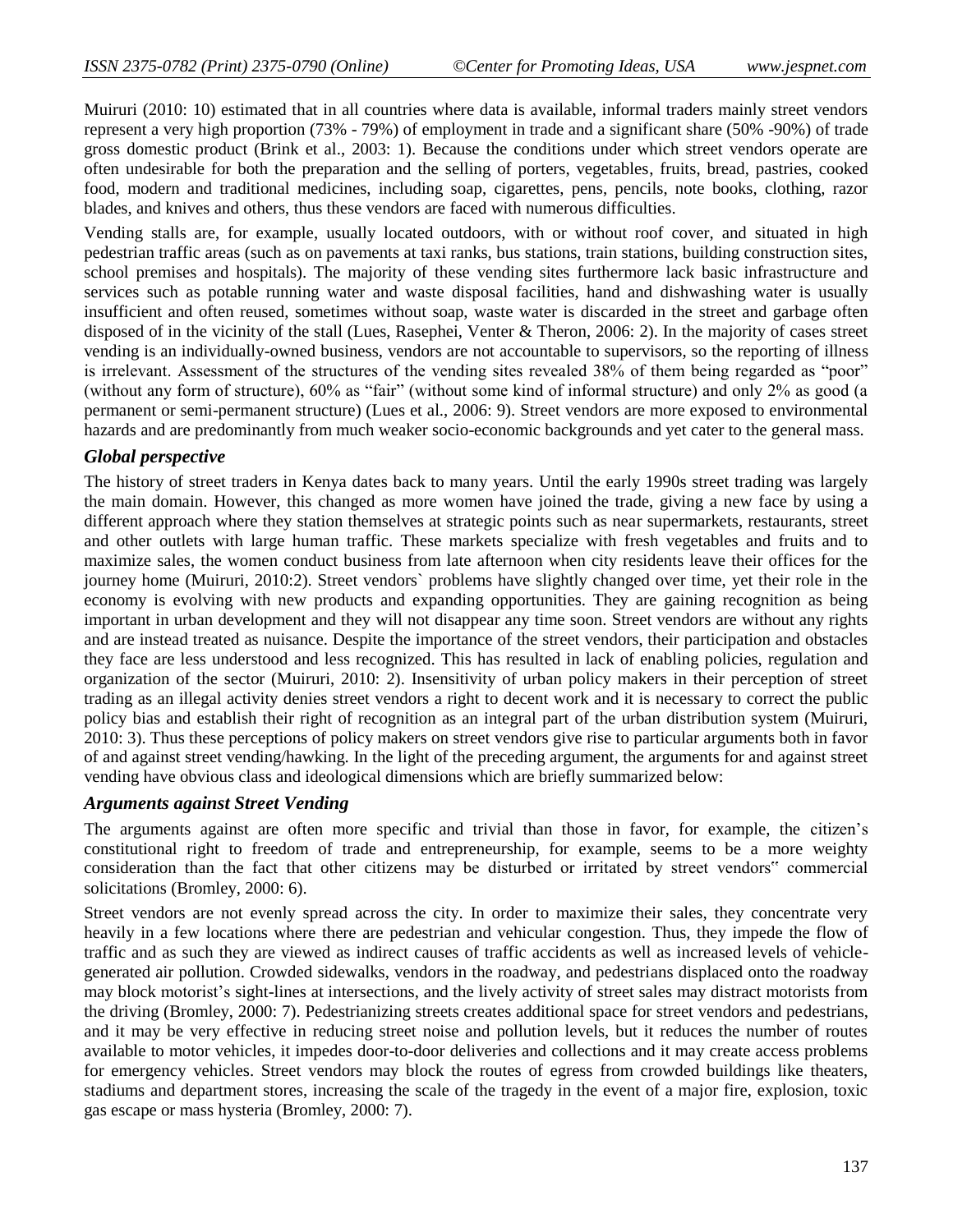Street vendors can and often do "forestall" off-street businesses, attracting potential purchasers as they walk into a concentration. Indira (2014: 5) reported that street vending can be portrayed as a vivid example of grass-roots entrepreneurship, and in the process the authorities lack the capacity to acknowledge that the urban poor street vendors provide goods including food at low prices.

Hence the section of urban poor namely street vendors support and subsidizes the existence of other section of the urban poor by providing them cheap goods, including food coupled by the fact that middle income groups also benefit from street vending because of the affordable prices they are offering. Similarly, those who adopt a populist, democratic socialist perspective focusing heavily on the needs, rights and potentials of ordinary people, tend to advocate for street vending especially as they are dismissed, as "blaming the victim"...criticizing the poor when the socioeconomic system is characterized by gross inequality and exploitation.

## *Types of Street Vendors*

There are two types of vendors which have been identified by Asiedu & Agyei-Mensah (2008: 193), the first one being the *walking vendors* and the second one *fixed vendors.* Walking vendors include porters, and sellers of vegetables, fruits, bread, pastries, cooked food and modern and traditional medicines. They also include vendors who sell different kinds of manufactured goods such as soap, cigarettes, pens, pencils, note books, clothing, razor blades, and knives. Fixed vendors, on the other hand are those who remain in particular locations repairing batteries and tyres, barbering, selling cooked foods, and operating small shops and kiosks. Most of the vendors locate themselves in strategic, easy to be seen spots that attract heavy human and vehicular traffic.

These spots are usually found in/along major roads and streets, near markets, shopping centres and public offices. Street vendors occupy these locations without official permission, usually employing informal methods such as consultations with the owners of neighborhood facilities or negotiating with acquaintances or people who have already been allocated spaces by local authorities, or they share spaces with relatives, friends and colleagues.

The fact is that most urban authorities have no consistent policies and regulations applying to street vendors and continue to view their activities as a nuisance, a menace and an eyesore. Hence, vendors are exposed to conflicts of varied forms and nature. Conflicts may arise among themselves, with urban authorities, with formal traders, and with general public over contestations and conflicts concerning the use of urban space, especially in terms of the inconveniences faced by pedestrian and vehicular traffic as a result of blocked streets, the health risks posed by roadside food vendors, and the generation of excessive amounts of garbage (Asiedu et al., 2008: 193).

## *Categorizing Street vending or hawking*

Street vending usually falls within the category of informal economic activity. This category includes "the production and exchange of legal goods and services that involves the lack of appropriate business permits, violation of zoning codes, failure to report tax liability, non-compliance with labor regulations governing contracts and working conditions, and/or the lack of legal guarantees in relations with suppliers and clients" (Cross, 2000: 37). Since, street vending takes advantage of public space-and this is in fact where most of the struggle lies, it minimizes overhead costs of rent and utilities and it is ideally suited for informal growth, to the extent that it can withstand hostile attempts to over-regulate or eliminate it, either through evasion, negotiation, or conflict.

Despite the huge popularity of street vending activities within the range of informal sector activities, Bromley (1988) in Asiedu et al. (2008: 191) have reported that there is a lack of research and accurate data on the subject and have intimidated that there has been research bias against it, while other informal activities such as production and manufacturing activities have received more research attention. Asiedu et al. (2008) and Valodia, Lebani and Skinner (2005: 26) believe that much of the research on the informal economy has concentrated on explaining the growth of the informal economy not particularly on street vending. From an employment policy perspective there is an urgent need for research aimed at identifying areas for growth in informal employment coupled by experiences of survivalist entrepreneurs and the policies needed to realize this potential. Asiedu et al. (2008: 191) has acknowledged the neglect of the spatial dimension of street vending activities, going a step further Asiedu et al. indicate that research on the sector has been particularly challenging due to the itinerant nature of vendors, whose businesses tend to expand, become bankrupt and vanish overnight.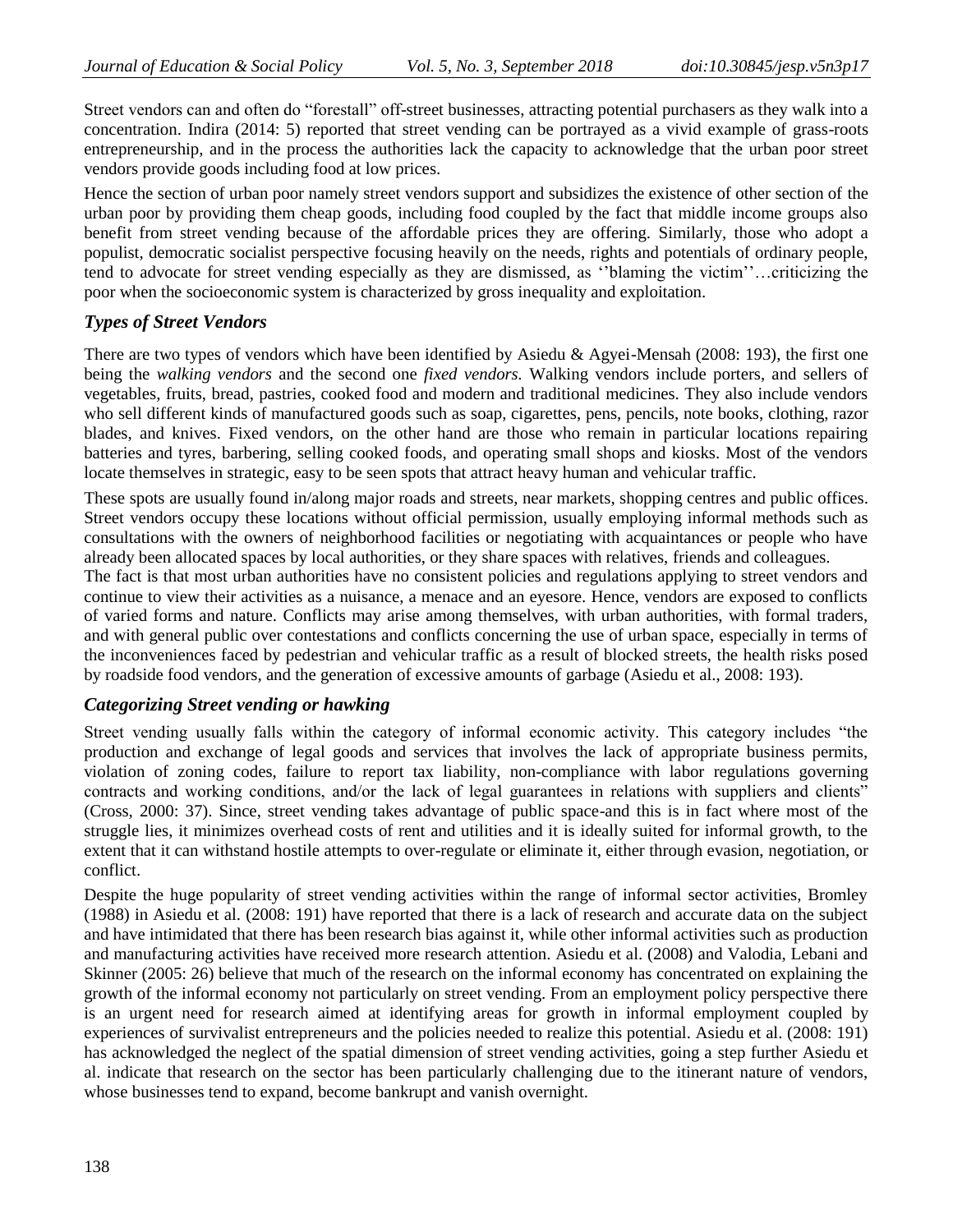According to Cross (2000: 43), it should be kept in mind that a good part of the problem lies not in the phenomenon occurring in their streets, but in their preconceived notions of the "appropriate" use of public space. Street stall get in the way of traffic precisely because city planners have left them with no other viable place to go. The reality is that most of these people are illiterate and have no skills to take any of the half a million vacancies in South Africa and this is mostly the case for most women, but keeping in mind that there is also certain percentage of men who are also in the same situation or who are also affected.

#### *Gender differences in street vending/hawking*

Based on one of the objectives, thus wanting to determine the gender (biographical information), Asiedu et al. (2008: 193) believe that due to limited economic opportunities, which in turn are primarily due to gender bias in education, women dominate the informal sector, as it offers the flexibility in combining their activities with other household related ones, particularly taking care of children. Men on the other hand, have been noted to join the street trade, but leave while they are still young for other jobs in contrast women join the trade later in life and continue until old age.

Furthermore, men are known to invest in more capital intensive and high profit yielding businesses than women. Street vendors constitute a significant share of total employment in the informal sector and street vending units constitute a significant share of total enterprises in the informal sector. Women account for more than 50% and up to 90% of informal employment in trade, except in those countries (such as Tunisia and India) where social norms restrict women"s mobility outside the home (Chen, 2001: 4).

#### *Legalizing street vending (hawking)*

Bhowmik (2003: 1545) states that one of the ways of legalizing street vendors is by issuing licenses to them. The municipal authorities are thus able to keep a check on the number of vendors and can also earn revenue through license fees and other charges. Legalizing of street vending and eviction by the concerned authorities provided this system is more liberal. Unlicensed street vendors are vulnerable to all sorts of extortion from various quarters. The police and municipal authorities extract rents for allowing them to operate. Studies on street vendors indicate that around 20 per cent of the meager earnings of these people are paid as rents. According to Bhowmik (2003: 1545), the underworld provided steps in many places, ostensibly to provide protection. Vendors become victims of these corrupt practices and also depend on them for the survival. Another aspect connected with legalization is eviction. Besides causing financial hardship and impoverishment, eviction leads to loss of dignity for the vendor. The policy lays down that evictions should be avoided but where relocation of street vendors is necessary, a minimum notice of 30 days should be served to them. It further notes that vendors or their representatives should be involved in the planning and implementing of relocation and efforts have to be made to ensure that vendors in the new locality have the same earnings as the pre-evicted level (Bhowmik, 2003: 1545).

#### *Solution to the problem of street trading) vendors*

It is up to local government to develop rational policies for understanding vendors by making them part of the broader structural policies aimed at improving their standard of living by giving them legal status, issuing licenses and providing appropriate hawking zone in urban areas. It is therefore significant to assist decision-makers to formulate appropriate policies through the participation of street vendors.

Cross (2000: 45) indicates that another way of solving the problem of street trading/vending is to create a specific geographic areas and/or economic sectors in which small, low capital, individual or family-run firms are allowed to operate under a self-regulating system with tax and regulatory enforcement reduced to the bare minimum. The fact is that no plan for improving the city can be successful without the participation of the urban poor. They need to be integrated into the planning process and in campaigns for a better environment. The involvement of street vendors in keeping the pavements clean could be very beneficial for the urban population. But this cannot be done if hawking is regarded as illegal. If hawking is legalized and regulated, street vendors could be given the responsibility of keeping their environment clean. This would be readily accepted by them as no hawker likes to work in unclean surroundings (Bhowmik, 2003: 1546).

In other words, it is also beneficial to recognize a system of semi-formality on the level of entire low-income neighborhoods, focusing on goods and services that can be provided by micro-enterprises. Furthermore the solution can be to take advantage of the postmodern emphasis on the multiple layers of reality.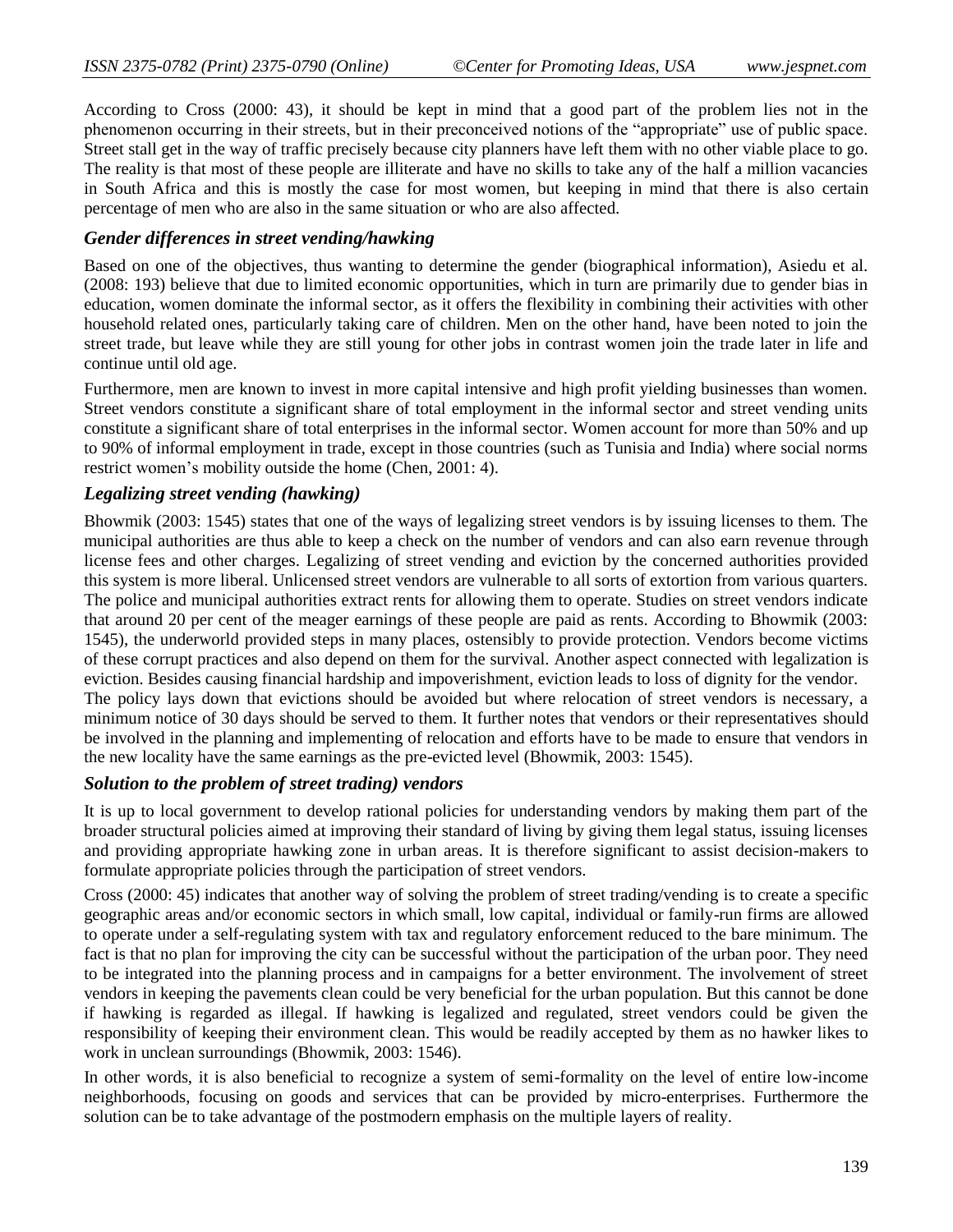Rather than lowering the formal system to the level of the informal sector, or raising the informal sector to the level of the formal sector, as many development projects focusing on the micro-business sector seem to attempt, the suggestion is that policy makers should create ways in which formal and informal sectors can exist side-toside (Cross 2000: 47).

Street vendors are mainly those people who are unsuccessful or who are unable to get regular jobs. The study on the street vendors showed that the lower income groups spend a higher proportion of their income in making purchases from the street vendors mainly because their goods are cheap and affordable. Had there been no street vendors in the cities the plight of the urban poor would be worse than what it is at present. Street vendors helps another section to survive, hence though street vendors are viewed as a problem for urban governance, they are in fact the solution to some of the problems of the urban poor. By providing cheaper commodities street vendors are in effect by proving subsidy to the urban poor, something that the government should have done (Bhowmik, 2003: 1543).

Lues et al. (2006:2) believe that local government should intervene to ensure that the standard of safety of street foods and other forms of street selling/hawkers are best attainable under the circumstances of any prevailing situation. This could be accomplished by relevant authorities playing a role in providing the vendors with training and seminars on any of the above mentioned form of street selling or vending. Such training should preferably be made available to the street food vendors and other vendors free of charge. Support from local authorities in the form of adequate infrastructure with services such as water supply, toilets, refuse disposal and waste water disposal facilities, is also needed. It is also important to identify or determining what the nature and effectiveness of coping strategies adopted by vendors to overcome the coercion that they face from various sources and what solutions have been proposed by the planners and urban authorities to the problem of street vending if however, it is a problem.

## *7. Research Design and Methodology*

The researchers used a case study which was an appropriate design for the exploratory research project. In an effort to get an in-depth understanding regarding how early school leavers cope as survivalist entrepreneurs, a qualitative research paradigm was employed in a natural setting. This approach is supported by Flick (2007: 3) who argues that qualitative research paradigm claims to describe life-worlds "from the inside out" from the point of view of the participants in the research project.

## **7.1 Target population and the chosen sample**

The target population of the research project was 20 boys aged between the ages of 14 and 17 who operated as street sellers in the streets of La Rouchelle Central Business Centre in Johannesburg South. There were no female vendors between the ages of 14 and 17 in La Rouchelle CBD at the time of the research project. Since there was no list on street sellers, non-probability sampling was used as a convenient sampling method because the participants who were interviewed were those 20 boys who were available at the/that time. In this context probability sampling would not be appropriate. Although the study was conducted in the La Rouchelle CBD area, it was however, spread across the area in the southern suburbs of Johannesburg**.** 

## *8. Data collection and analysis*

Data was collected by means of individual interviews, interlinked with observation techniques and reflective notes. Qualitatively derived data was analyzed through open coding. The information was then interpreted and compiled into a research report.

## *9. Ethical consideration*

In order to strengthen the trustworthiness of the research project, no participant was coerced to be part of this study. Respect and trust were achieved largely through assuring all participants of the confidentiality of the information they gave. The questionnaire did not require any identification of region, school or person to be filled in (Neuman, 2003:126). Participants were assured that the information gathered would not be used for personal gain, as that would amount to exploitation of the participants" innocence. Through the covering letter the participants were also reassured, through the letter of the confidentiality of the information they provided. Privacy and trust was maintained by holding closed door interviews (inside the cars) and there was no disclosure of information to any other person except people involved in the study (Neuman, 2003:126). All the participants participated voluntarily.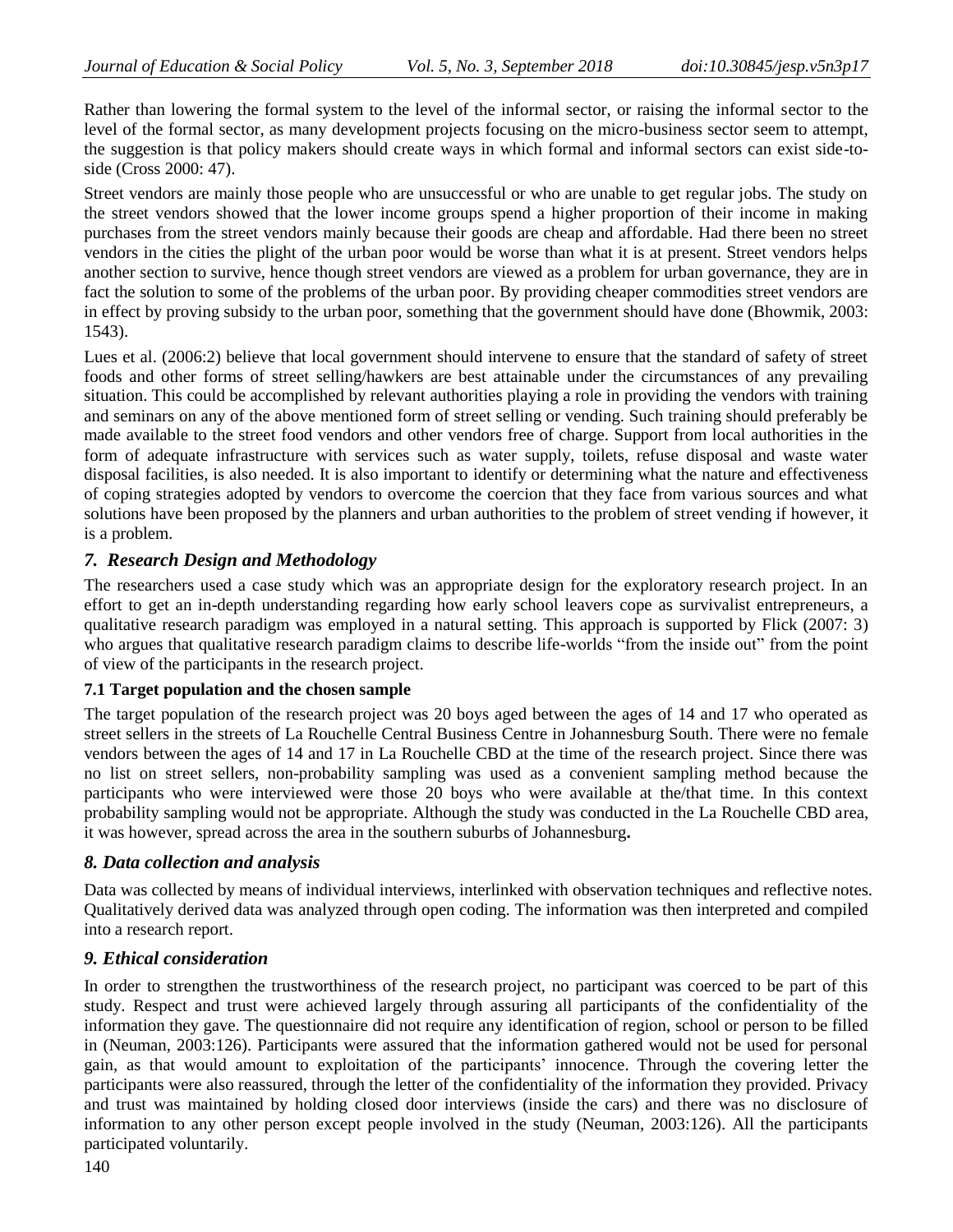## *10. Trustworthiness of the report*

This report adhered to Maree"s (2010:80) suggestion by engaging multiple methods of data collection such as observations, interviews, tape recorder and reflective notes which led to trustworthiness. In addition, involving several investigators and peer researchers to assist with the interpretation of the data also enhance trustworthiness. To test the extent to which the study measured whatever it was measuring consistently (Best & Kahn, 2003:285); categories of the frequently occurring data were identified and checked.

Since the main issue of reliability is dependability (Neuman, 2003:184), data was established by capturing all interviews on a tape recorder and transcribed in writing. During the transcription exercise, only parts of the respondents" story that were not commensurate with the research topic and had no significance to the research were eliminated. Attempts were made to reproduce the interview scripts as accurately as possible. The interviews were unbiased and care was taken not to ask leading questions or to be over-impressionistic in observations.

#### *11. Limitations of the research project*

There were only 3 field workers. Consequently, the population size had to be limited to only 20 participants. Time constraint was also a limitation including the fact that the findings cannot be generalized to all the vendors in the whole of Johannesburg due to the limited sample size.

#### *12. Findings and Discussions*

Early school leavers as survivalist entrepreneurs form part of major components of the South African informal economy. This section presents the findings which are basically based on the experiences of the young survivalist entrepreneurs around La Rouchelle (South of Johannesburg). The significance of these findings is that they do not only provide recommendations but they also indicate areas for future research.

Literature review revealed that men account for more than 90% and up to 50% of informal employment in trade, except in countries such as Tunisia and India where social norms restricts women"s mobility outside the home (Chen, 2001: 4). The research project was not based on the quantity of participants but it was based on how early school dropouts cope as survivalist entrepreneurs. Thus, this report presents what was revealed by the findings of the research project, which revealed that in the area of La Rouchelle there were no female street vendors below the age of 17 when the research project was conducted. The reason for this might be the fact that most females between the ages of 13 and 17 become actively involved in sexual activities and they fall pregnant and thus, for the safety of their babies the social workers and some NGOs remove them from the streets for safety of their babies. Only 20 boys between the ages of 14 and 17 were singled out as survivalist entrepreneurs. Their biographical information is shown in Table 1 below.

| <b>Table1: Age of the participants</b> |  |  |
|----------------------------------------|--|--|
|----------------------------------------|--|--|

| Age          | Number | $\frac{0}{0}$ |
|--------------|--------|---------------|
| 14           |        | 5%            |
| 15           |        | 5%            |
| 16           | 5      | 25%           |
| 17           | 13     | 65%           |
| <b>Total</b> | 20     | 100%          |

The majority of them aged 17 (65%); 5 of them aged 15 (25%); only one aged 17 (5%) and one aged 14 (5%). Coming to the question of employment on the street, all of them are seriously looking for odd jobs (especially those between the ages 15 and 18).Since cost of living is high, one can assume that these survivalist entrepreneurs have to pay rentals, leaving them with no alternative options but to enter the vending business as it is the most possible solution for them to survive. At the ages 16, 17 and 18 one can also expect some of them to be cohabiting even if they are not formally married. Naturally at these ages these boys are unable to get married because they have no stable jobs and financial muscle to support a wife and a family.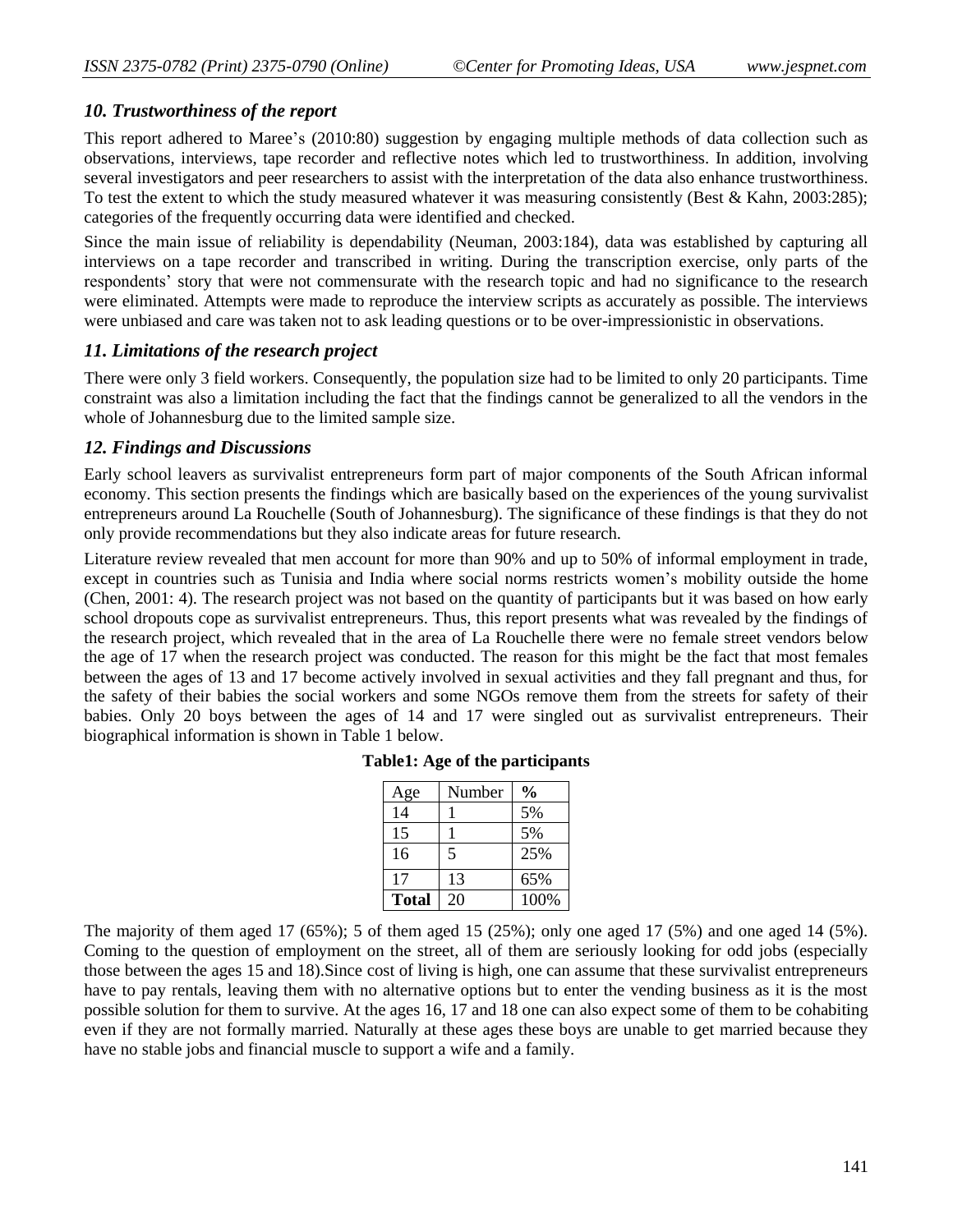## **Home languages of the participants Figure1:Bar graph represents home language of the participants**



As indicated in figure1 above, it was revealed that the majority of vendors were from Mozambique, Maputo, Lesotho and very few of them originated from the local townships. Their home language indicates their place of origin or their ethnic background.

As La Rouchelle is snuggled in the heart of the Southern suburbs, which is evidently a white people domain, the majority of the vendors where English speaking (75%). The second largest group were Zulu speaking (10%), followed by French and Portuguese (10%). Very few people used Pedi and Sotho (5%).

The research findings revealed that the overwhelming majority of the early school leavers who were vending around La Rouchelle were people from Maputo, Mozambique, Zimbabwe, Kwa-Zulu Natal, Lesotho and neighboring townships, but who are now living around La Rouchelle. About 5% of the young vendors are not permanent residents in the area. 40% 0f these boys indicated that they live with their relatives who own homes in the area as they could not even afford to rent rooms. The remaining 25% live in the backrooms of their landlords but because they cannot afford to pay rentals they work for accommodation during certain days of the week. 15% of the boys live with their extended family members and only 5% of them indicated that they are living with their close friends. Thereason why they came to the La Rouchelle area is that they were looking for job opportunities because they have to earn a living.

#### **Situation analysis revealed that:**

- The majority of survivalist entrepreneurs were male.
- The majority of those who left school at an early age fall into the age category of 14 to 17.
- Their language of domineer is English for communication purposes.
- The overwhelming majority of survivalist entrepreneurs between ages of 14 to 17 who were vending around La Rouchelle were people from Maputo, Mozambique, Zimbabwe, Kwa -Zulu Natal, Lesotho and Neighboring townships.

#### **Current Working Situation**

This part of the findings focused on the actual working situation of vendors and how they actually experiencing vending in La Rouchelle. The reason for this question was to get a deeper insight into vending, how they are surviving, for example, the duration of working as a vendor, number of days worked, type of transportation and related issues. The responses were as follows: All boys said: "We work hard for long hours daily and we use taxi as a means of transport. We make decisions on what we want to sell, at what price, and so we are able to gain experience regarding small business management."

#### **Constraints that make it difficult to operate**

The first question was the one on city authorities (law enforcement) or their treatment in terms of the vending industry. About 40.4% of the vendors have been asked to move at one point. There are no stalls in the South of Johannesburg. 36.8% have not been asked to move and the other 15.8% added that the authorities, business people, and people around treat them with respect and support.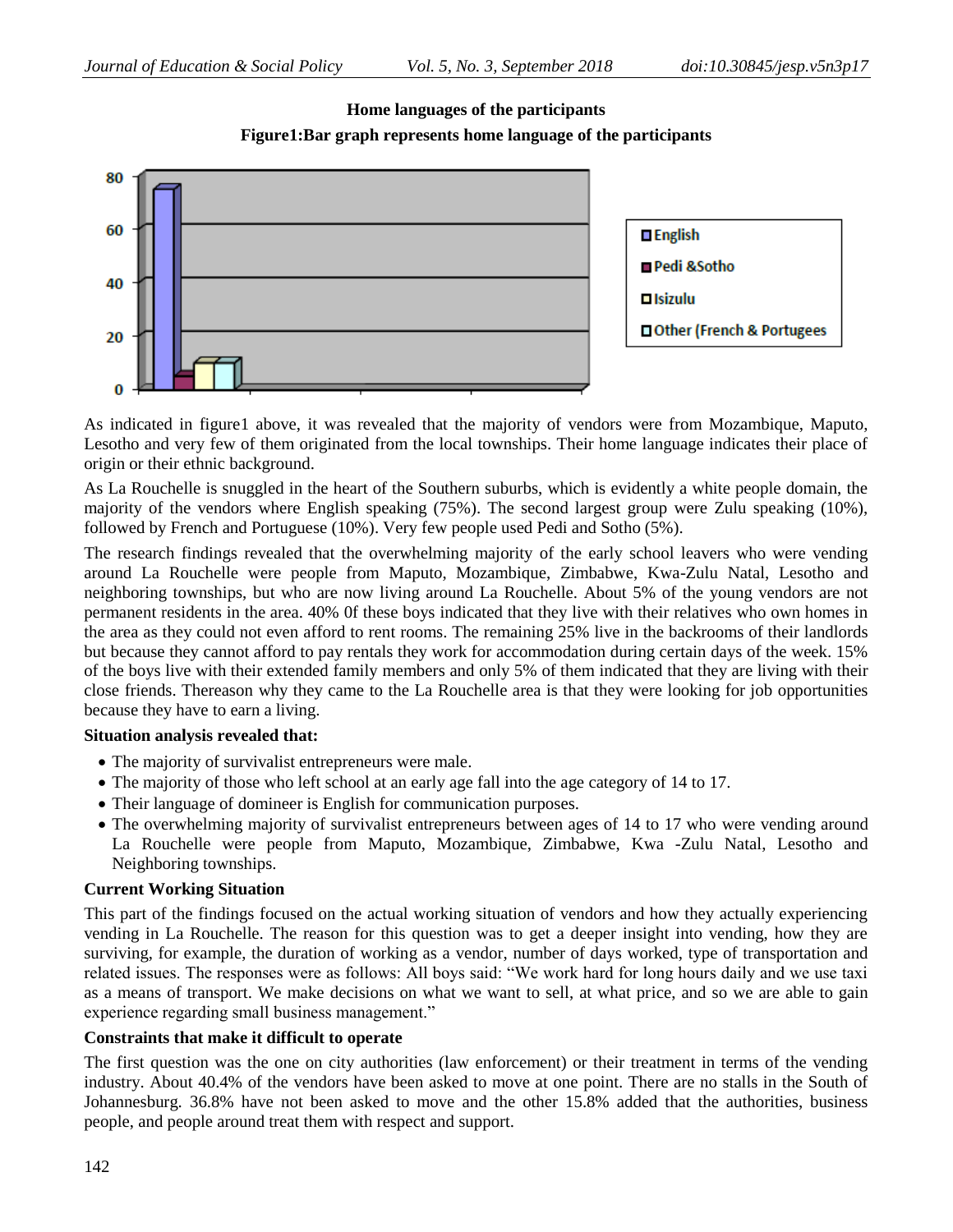They reported that they do not pay a membership fee unlike other street sellers in other city centres where they pay monthly municipality membership fee to the "Committee for Hawkers" as a form of security or protection fee. They reported problems regarding to infrastructure/ services provision (water, toilet) and shelter for protection during rainy days. Robbery and theft among them did not emerge as problems for them because 89.5% indicated that they never experienced them at all. Only 10.5% said that it happened seldom. Assault was also not a problem. 98% said that they never experience assault or harassment and only 2% said that if it does occur it is only seldom.

#### **Personal feelings with regard to daily challenges**

In response to the question why they became vendors 70% reported that they have to fend for themselves and only 30% said that they can"t afford any other form of employment due to their tender age and low level of education.

#### **Working history of the participants and conditions of the service**

In response to the question regarding their working history it was evident that more than 99% have never had stable jobs. Those who had jobs were left unemployed due to retrenchment and company closing down.

#### **Socio-technical skills and level of education**

Since education is a determination factor in employment it was necessary to find out whether low level of education is a determining factor that contributed to their status. In an individual interview with the participants, 15% of the participants reported that they never attended school in their entire life. 10% reported that they had quit school in Grade 10 and Grade 12, and majority of them (70%) reported that their main reason being poverty and financial problems.

In terms of any additional skills after quitting the school only 5% reported that they have received training in plastering, and that they could do odd jobs such as bricklaying, painting and gardening.

#### **Basic needs, personal visions and future plans interlinked with financial capital to start own business**

It was necessary to determine whether young street vendors can survive to meet their basic needs. It was found that about 89% of participants can survive and only 11% cannot survive. When asked to express their views about their future plans, 100% were positive about their future. All of them indicated that they want permanent jobs so that they can secure financial loans to start their own businesses. This was a brilliant answer because right now they lack the so-called collateral needed by most financial institutions.

#### *13. Recommendations*

- It is up to local government to develop rational policies for understanding vendors by treating them as part of the broader structural policies aimed at improving their standard of living.
- It is up to every municipality and province to determine its own by- laws to regulate street trading because the inadequate regulation opens vendors up to all sorts of problems.
- Municipality must also provide information about association for the hawkers, in order to avoid disorganization of the street vendors in the public space.
- Vendors must create a conducive environment to attract customers.
- The fact that street vendors did not complete secondary schooling, they lack specialized skills and knowledge on how to run a business. To have a skill to run a business is very important for example, bookkeeping, records, savings etc. They have to do short courses in bookkeeping, savings, stock taking, drawing a business plan etc.
- There is a dire need for a more generalized study as this study focus on boys only, as there were no female vendors in that locality during the time of the research project.

## *14. Conclusion*

Due to gender bias, it is most often claimed that street vending is a business for poor women and girls. Surprisingly, in consistent with the national figures that showed shocking statistical figures of less educated entrepreneurs in the business world, this report found that the majority of the boys who were operating as survivalist entrepreneurs around La Rouchelle CBD were semi-literate. They did not even complete Grade 12.The majority of them were immigrants from Lesotho, Zimbabwe and Mozambique. They decided to operate in the Southern Suburbs where it was not expected of them to pay municipal fees. Based on what they have said they have not yet been subjected to public disapproval, harassment by law officials and criminals that usually operate in city centers. However, their main problems are lack of infra-structures for street sellers and unfavorable weather conditions during rainy seasons and severe cold in winter.